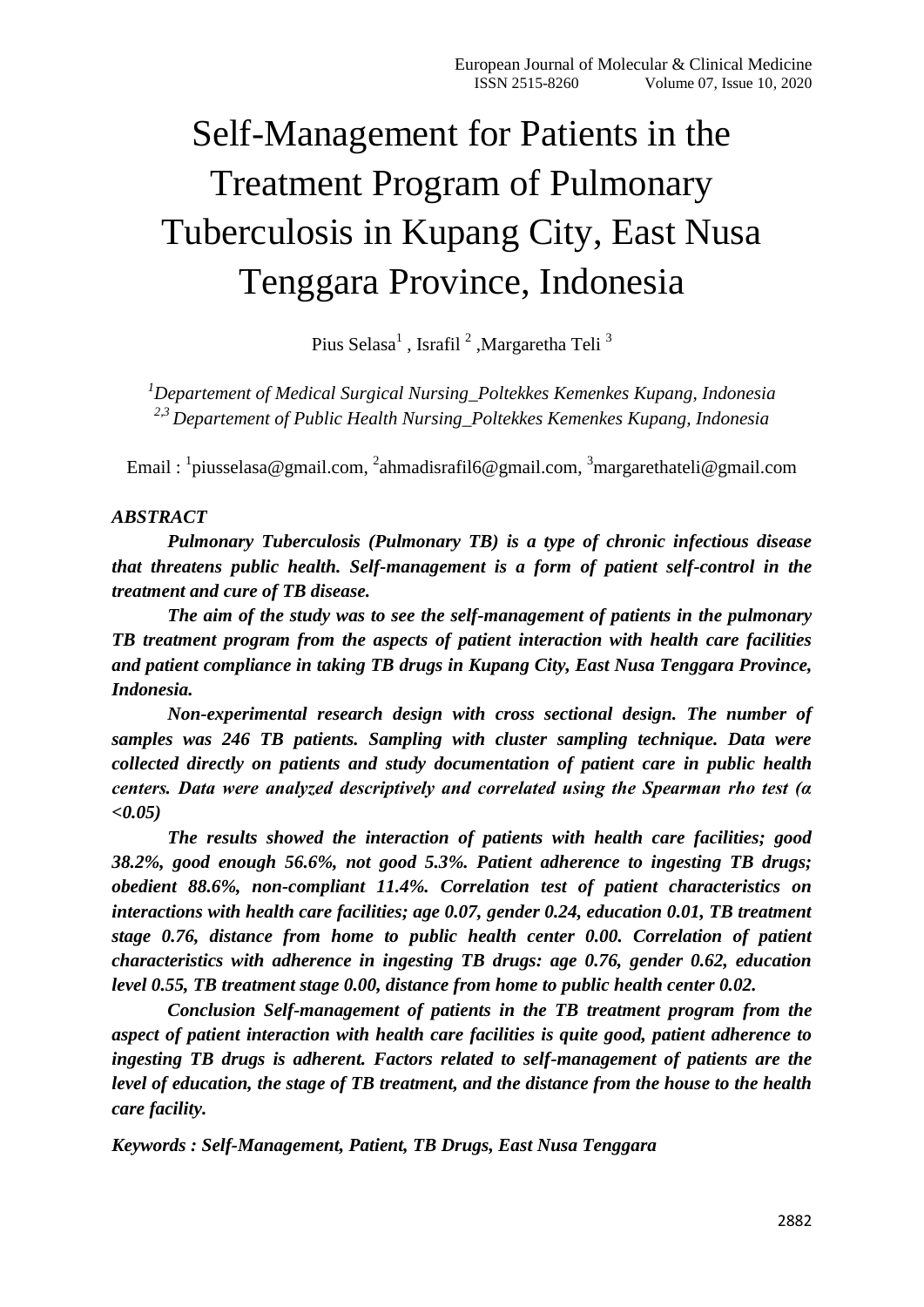#### **1. INTRODUCTION**

Tuberculosis (TB) is a type of chronic infectious disease that still threatens the health and life of Indonesian people. TB disease is caused by infection with the bacteria mycobacetrium tuberculosis which can attack various organs, especially the lungs [5]. TB disease that is not treated properly will cause serious complications that can lead to death. Self-management is a form of self-control for TB patients in an effort to cure disease and prevent complications. Kupang City is one of the regions with the highest TB disease cases in the province of East Nusa Tenggara.

According to the 2017 WHO Report, the number of TB cases in Indonesia is estimated to be 1,020,000 new TB cases per year (391 per 100,000 population) with 100,000 deaths per year (42 per 100,000 population) [4]. An estimated 45,000 cases of tuberculosis occur with HIV positive (17 per 100,000 population) mortality 13,000 [6]. The Central Statistics Agency of East Nusa Tenggara Province reported that TB cases in the province of NTT from 2015 - 2018 have increased quite drastically, namely 2,561 cases in 2015, decreased to 1,320 cases in 2016, increased to 3,670 cases in 2017, and increased by two doubled to 6,583 cases in 2018. Data from the Center for Statistics in NTT Province for TB cases in Kupang City shows that in 2015 there were 308 cases, in 2016 it decreased to 41 cases, in 2017 it increased drastically to 359 cases, and in 2019 it continued to increase to 645 cases.

TB disease control in Indonesia has been going on for a very long time. In 1995, the government established a national TB control program starting with the implementation of a short-term treatment strategy with direct supervision (dicetly Observed Treatment Shortcourse, DOTS) which was implemented at the public health center. Since 2000 the DOTS strategy has been implemented nationally in all public health centers, especially public health centers, which are integrated into basic health services [6].

The success of TB control is influenced by various factors. Self-management is one of the important factors to consider in efforts to deal with TB disease in the community. Selfmanagement is the ability of TB patients to manage and control themselves for the healing process, prevention of complications and prevention of disease transmission [12]. Selfmanagement allows patients to develop skills in solving problems, increase self-confidence or self-efficacy and support the application of knowledge in disease control. The purpose of this study was to see the self-management of patients in the TB treatment program in Kupang City from the aspects of patient interaction with health service facilities and patient compliance with the TB drugs programmed.

# **2. RESEARCH METHOD**

This research is a non-experimental study with a cross sectional design to see the selfmanagement of patients in the treatment program for pulmonary tuberculosis in Kupang City, East Nusa Tenggara Province. The study was conducted in August - October 2019. The study population was 645 TB patients registered in Kupang City. The research sample was taken using the Slovin formula with a sample size of 246 people. Sampling was done by using cluster sampling technique at 4 Public health centers with the most TB cases in Kupang City. The research variable was patient self-management in the treatment program for pulmonary tuberculosis in Kupang City with sub-variables of patient interaction with health care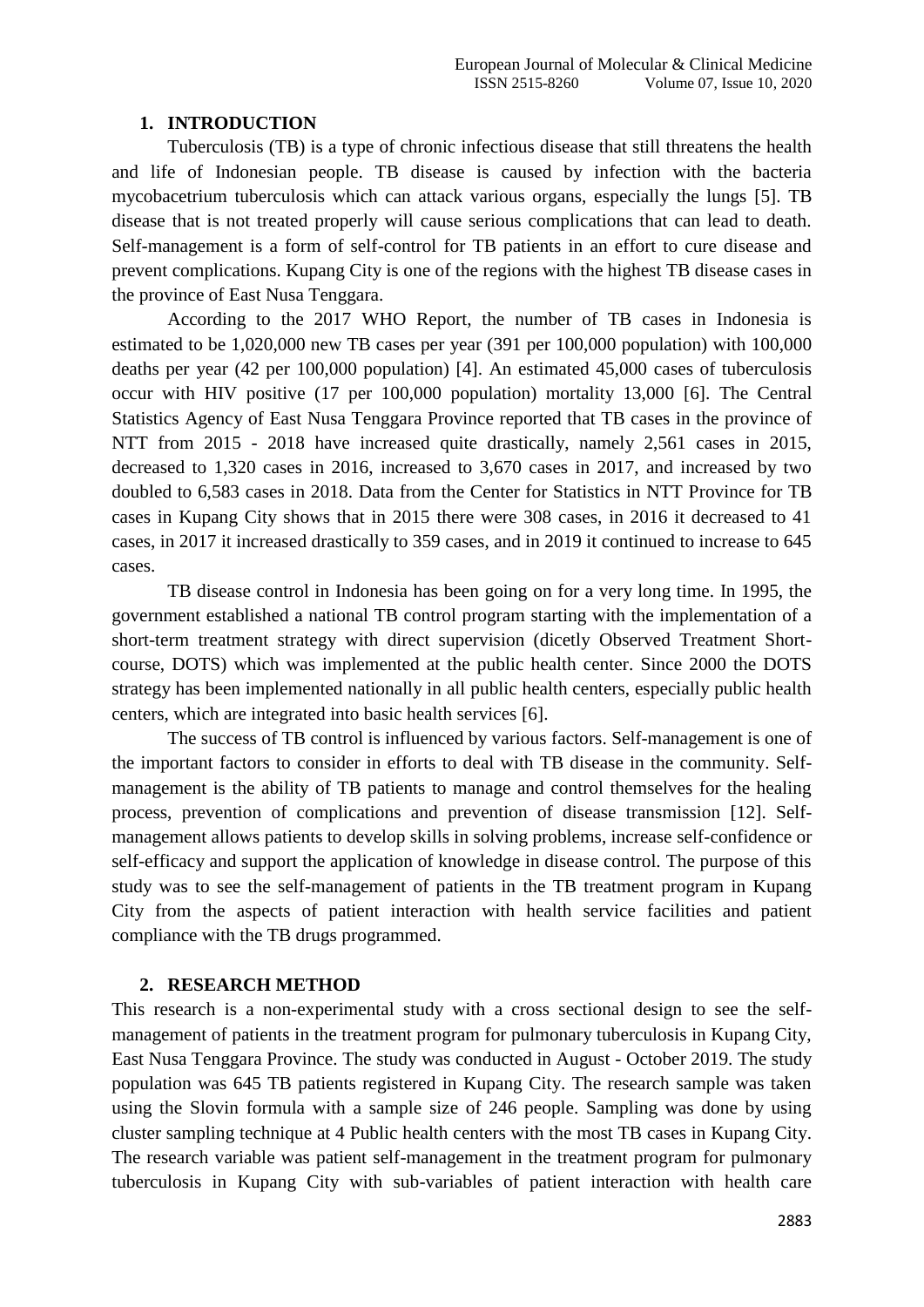facilities and patient compliance in ingesting TB drugs that were programmed. Instrument and data collection using questionnaires and observation documentation of patient care at the public health center. The research data were analyzed using the Spearman-rho SSP test with  $\alpha$  $< 0.05$ .

# **3. RESULT**

Table 1.Distribution of Respondents Characteristics by age, gender, level of education, stage of TB treatment, and distance from house to health service facilities in Kupang City ( $n = 246$ )

| N <sub>0</sub>          | <b>Characteristics</b>             | <b>Frequency</b> | $\frac{0}{0}$    |
|-------------------------|------------------------------------|------------------|------------------|
| $\mathbf{1}$            | Ages                               |                  |                  |
|                         | $26 - 35$ years old                | 41               | 16,7             |
|                         | $36 - 45$ years old                | 139              | 56,7             |
|                         | $46 - 55$ years old                | 66               | 26,8             |
| $\overline{2}$          | Gender                             |                  |                  |
|                         | Male                               | 185              | 75,2             |
|                         | Female                             | 61               | 24,8             |
| $\overline{\mathbf{3}}$ | Level of education                 |                  |                  |
|                         | Elementary school                  | $\overline{0}$   | $\boldsymbol{0}$ |
|                         | Junior high school                 | 87               | 35,4             |
|                         | Senior high school                 | 115              | 46,7             |
|                         | University level                   | 44               | 19,9             |
| $\overline{\mathbf{4}}$ | <b>TB</b> Treatment Stage          |                  |                  |
|                         | Intensive Stage (initial)          | 67               | 27.2             |
|                         | <b>Advanced Stage</b>              | 179              | 72.8             |
| 5                       | Distance between the house and the |                  |                  |
|                         | public health center               |                  |                  |
|                         | Close                              | 101              | 41,1             |
|                         | Far                                | 145              | 58,9             |

Table 1 shows that most of the respondents in this study were aged 36-45 years (56.7%), most of them were male (75.2%), had a high school education level (46.7%), entered the stage follow-up treatment (72.8%), and the distance from the respondent's house to health service facilities is mostly far (58.9%).

Table 2. Distribution of Self-Management of TB Patients in Kupang City (n = 246)

| N <sub>0</sub> | <b>Self-Management</b>                 | <b>Frequency</b> | $\frac{0}{0}$ |
|----------------|----------------------------------------|------------------|---------------|
| $\mathbf 1$    | Interaction of patients to health care |                  |               |
|                | facilities                             |                  |               |
|                | Good                                   | 94               | 38,2          |
|                | Enough                                 | 139              | 56,5          |
|                | Less                                   | 13               | 5,3           |
| $\overline{2}$ | Patient adherence to ingesting TB      |                  |               |
|                | drugs                                  |                  |               |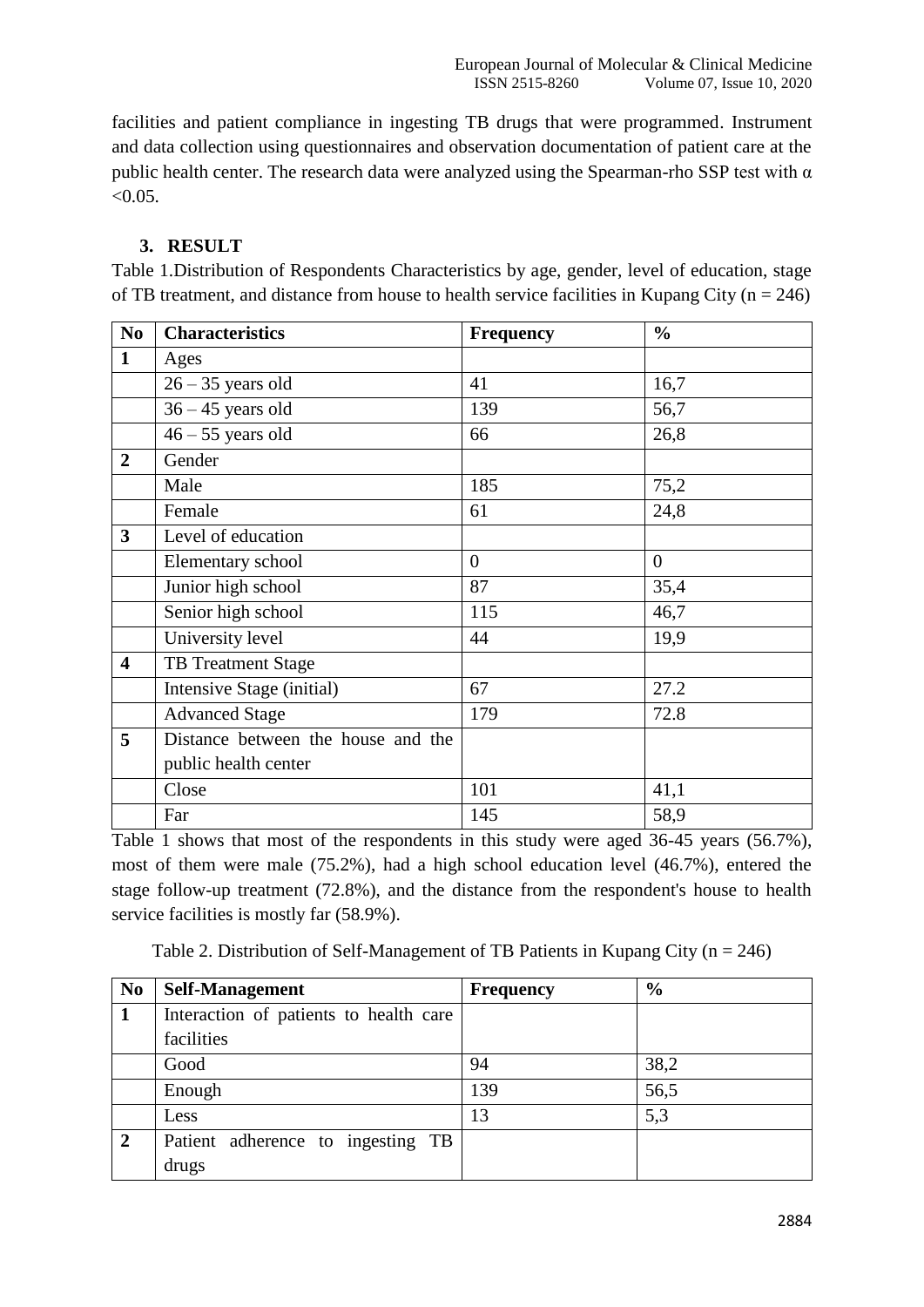| $\sim$<br>$\rightarrow$<br>Obedient      | $\bigcap$ 1.0<br>$\sim$ 1 $\circ$ | $\Omega$<br>00.0 |
|------------------------------------------|-----------------------------------|------------------|
| $\mathbf{r}$<br>$\bullet$<br>Disobedient | $\cap$ C<br>$\angle$ 0            | .                |

Table 2 shows that most of the respondents had a fairly good interaction with health service facilities (56.5%), and most of the respondents were obedient in ingesting TB drugs that were programmed (88.6%)

Table 3. Results of the Relationship Analysis of Respondent Characteristics with Patient Interactions with Health Care Facilities, and with Patient Compliance in having TB drugs programmed ( $n = 246$ )

| <b>Respondent</b>                                                 | Patient Interaction with Health |                                   | <b>Patient Compliance</b> |                                   |
|-------------------------------------------------------------------|---------------------------------|-----------------------------------|---------------------------|-----------------------------------|
| <b>Characteristics</b>                                            | <b>Care Facilities</b>          |                                   | in Ingesting TB drugs     |                                   |
|                                                                   | <i>p</i> -value                 | <b>Correlation</b><br>coefficient | <i>p</i> -value           | <b>Correlation</b><br>coefficient |
| Ages                                                              | 0,071                           | $-.115$                           | 0,765                     | $-.019$                           |
| Gender                                                            | 0.248                           | $-.074$                           | 0.625                     | $+.031$                           |
| Level of education                                                | $0.013*$                        | $+.158$                           | 0.558                     | $+.037$                           |
| <b>TB</b> Treatment Stage                                         | 0.760                           | $+.020$                           | $0.001**$                 | $-.212$                           |
| <b>Distance</b><br>between<br>and public<br>home<br>health center | $0.000**$                       | $+.273$                           | $0.025*$                  | $+.143$                           |
| Patient interactions<br>with<br>health<br>care<br>facilities      |                                 |                                   | $0.000**$                 | $+.398$                           |

*\*correlation is significant at the 0.05 level \*\* correlation is significant at the 0.01 level*

Table 3 shows that there is a significant relationship between education level and distance from home to health service facilities with patient interactions with health care facilities (pvalue <0.05). There was a significant relationship between the stages of patient treatment, the distance between the patient's house and the health care facility, and the interaction between the patient and the health care facility and the patient's adherence to taking the TB drug that was programmed (p-value  $\langle 0.05 \rangle$ 

# **4. DISCUSSION**

The results showed that most respondents had a fairly good interaction with health service facilities (56.5%). The interaction between health care facilities and health workers is an important factor in the successful treatment of TB patients. The interaction of patients with health care facilities and health workers will provide benefits for patients to obtain the TB drugs needed according to the program. The interactions that occur are also beneficial for patients to obtain important information and knowledge about the TB disease treatment and control program that must be undertaken. This condition is in accordance with the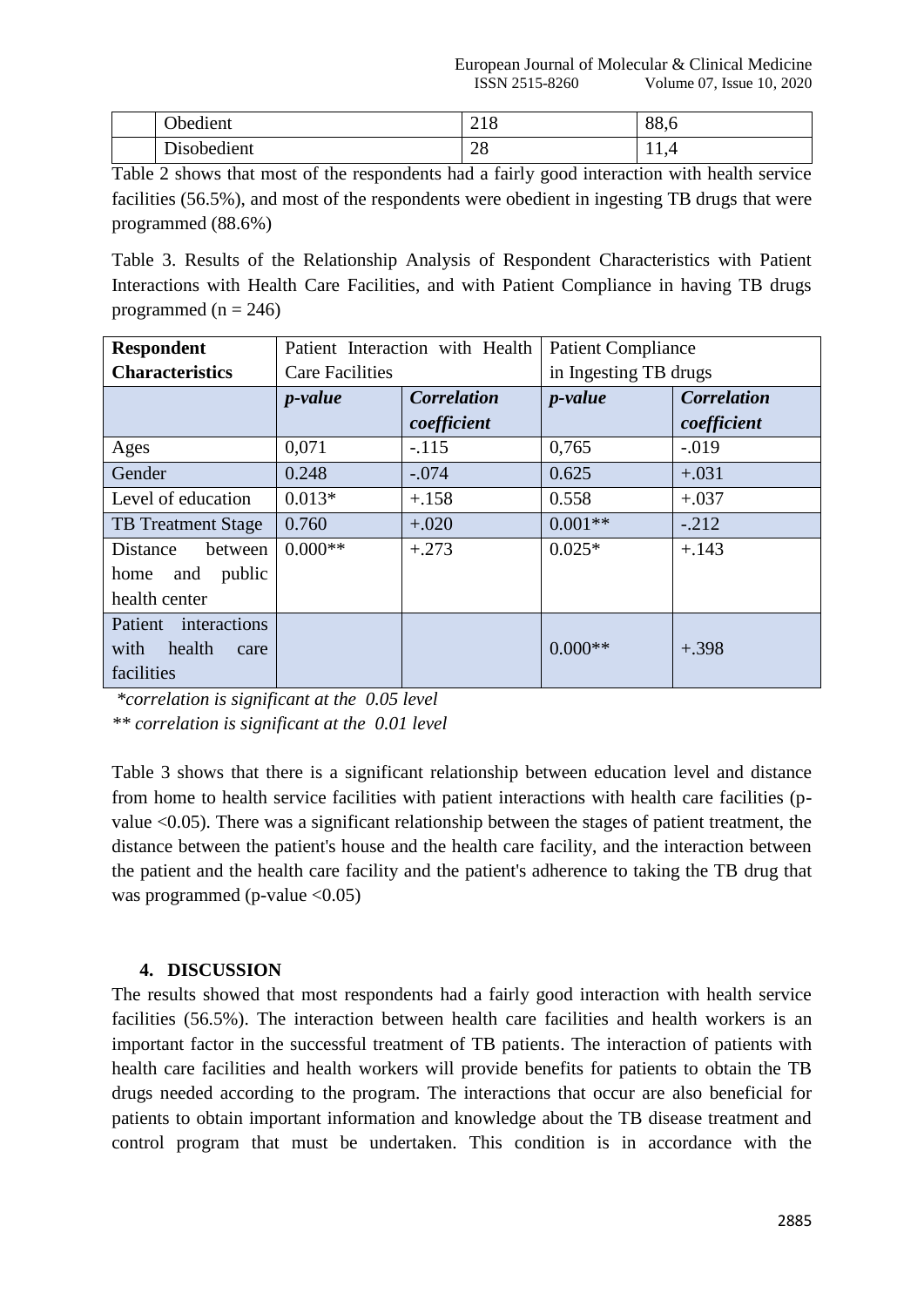government program which has determined that the DOTS program for TB patients is integrated into basic services in public health centers.

The interaction of patients with services and health workers is influenced by various factors. The interaction of patients with services and health workers can be affected by the distance between the patient's residence and the health service facility. This study found that there was a significant relationship between the distance between the patient's house and the health care facility and the patient's interaction at the health care facility. The research data shows that most of the distance between the patient's house and the health service facility is far (58.9%), the distance is 41.1%. This condition causes the interaction of patients with services and health workers to be less than optimal. This is in accordance with the results of research by Prubantari et al which found that there was a significant relationship between access to health services and utilization of health services for patients with pulmonary TB AFB (+) [8]. Access to health services has a contribution of 16.9% to the utilization of health services for patients with pulmonary TB AFB +.

Another factor that influences the patient's interaction with health care providers and personnel is the level of patient education. The results of this study indicate that there is a significant relationship between the level of patient education and patient interactions at health care facilities. The data shows that most of the respondents have senior secondary level of education (46.7%), 35.4% junior high school and only 19.9% of respondents have a higher education level. The level of education has a relationship with a person's knowledge and perception in their interactions with health service facilities and health workers. This is evidenced by the results of research by Napirah et al which found that there was a significant relationship between the patient's education level and the utilization of health services in the working area of the Puskesmas [7]. The level of education can also affect a person's perception of a problem. Perception is a process of accepting, interpreting and reacting to a problem. The research results of Napirah et al prove that there is a significant relationship between people's perceptions of health and the use of health service facilities [7]. The good knowledge that patients get in health services also does not always affect patients' positive perceptions of TB treatment. Research results from Gyimah and Gyeke reveal that good knowledge about TB treatment practices does not spontaneously shape perceptions of treatment. Belief factors, prevailing culture, physical and psychological stress, consequences, and challenges to the patient's health system are the various barriers to caring for TB patients [3].

It is hoped that the interaction between patients and health service facilities will not only occur in Public health centers. Interaction of TB patients with health service facilities is expected to occur outside the community health center in the form of home visits. The results of the study by Roy et al found that most of the default treatment of TB patients occurred because of pre-treatment counseling and the first home visit which played a very important role in preventing treatment failure of TB patients [9]

The results showed that most of the patients were adherent in swallowing TB drugs that were prescribed (88.6%). Adherence in ingesting TB drugs will accelerate patient recovery, prevent complications of MDR TB, prevent transmission to other people, and reduce mortality due to TB. Patient adherence to taking TB drugs is influenced by various factors. One of the factors related is the stage of treatment. The results of this study indicate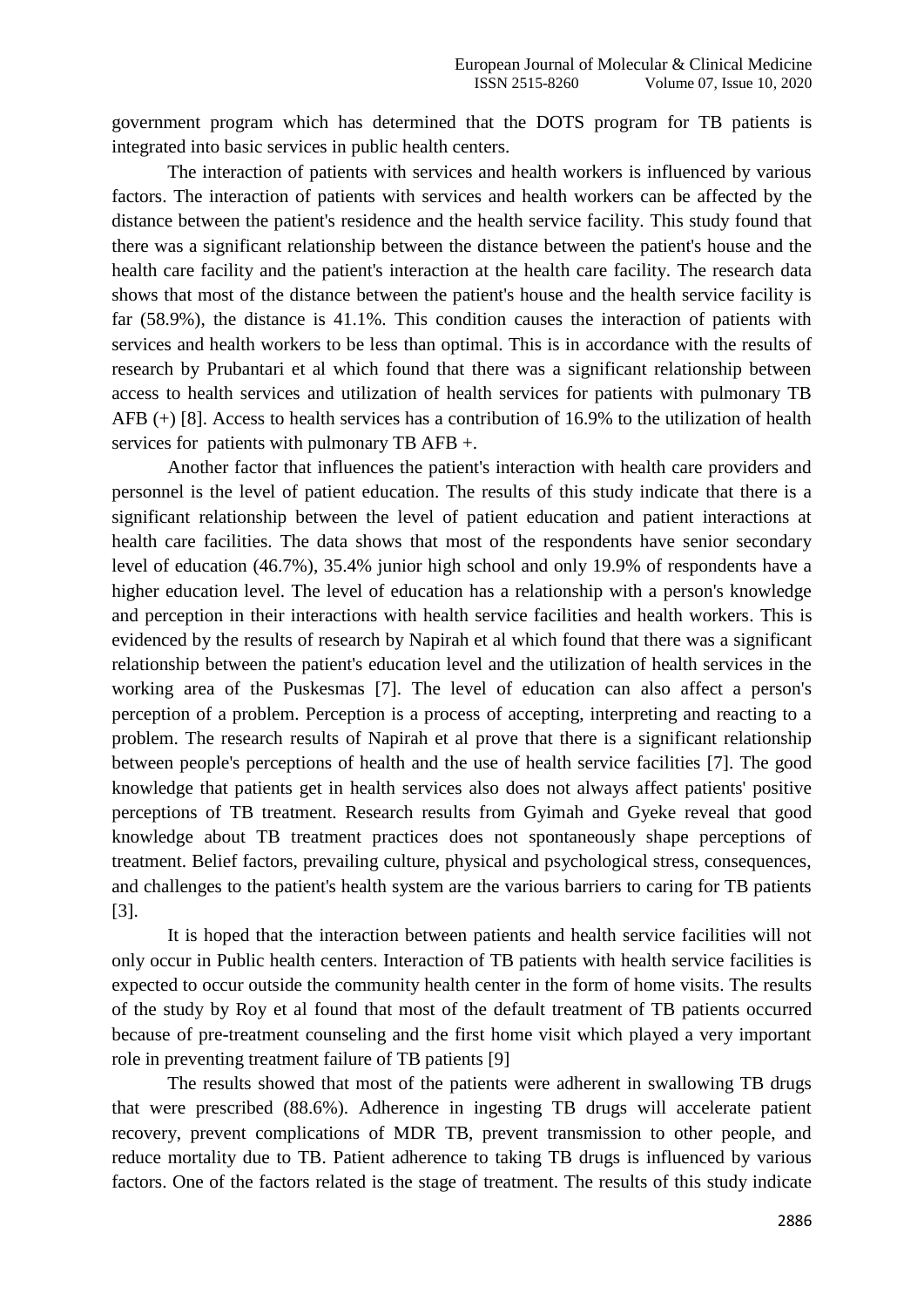that there is a significant relationship between the stages of TB treatment with patient adherence to ingesting TB drugs that are programmed. The research data shows that the majority of respondents (72.8%) are entering the advanced stage of treatment, and 27.2% are currently undergoing intensive / early phase treatment. Advanced treatment is an advanced stage of treatment where the patient has passed the intensive or early stages of treatment. Patients who have passed the intensive stage of treatment (early stage) will mostly show improvement in their health status, namely reduced cough, non-infectious TB patients after 2 weeks of treatment, and TB patients with AFB (+) become AFB (-) within 2 months of treatment. Changes in health status that occur after the intensive stage (early stage) can increase patient adherence to TB treatment. This is supported by the results of Yuni's study which found that there was a significant relationship between the phase / stage of treatment and adherence to treatment of TB patients [12]. This condition is not in accordance with the results of a study by Roy et al in India who found that TB treatment defaults mostly occurred in the intensive or early phase [9]

Another factor related to patient adherence to the TB treatment program is the distance between the patient's residence and the health service facility. Table 1 shows that 41.1% of respondents have a house distance that is close to health service facilities. The distance from the residence close to health facilities will make it easier for patients to get TB drugs easily. The ease of obtaining TB drugs can increase patient compliance in taking medication and reduce the incidence of drug withdrawal in TB patients. This condition is supported by the results of a study by Yulistianingrum et al which found that there was a significant relationship between house distances and medication compliance in TB patients [13]. The distance between the house and the health service facility has a relationship of 30.588 times the level of patient compliance with TB treatment. The results of the study by Ulfah et al also found a significant relationship between the distance of health facilities and treatment compliance in pulmonary tuberculosis patients [11]. Health facility services close to patients greatly affect patient compliance in TB treatment. Research by Borua et al found that even though TB drugs were given free of charge, there were still patients who did not comply with treatment because it was caused by unavailability of services in the nearest health facility [1].

Interactions with health care providers and personnel also affect patient adherence to TB treatment. Table 3 shows that there is a significant relationship between patient interactions with health care facilities and patient adherence to ingesting TB drugs. Data from the results of this study indicate that most respondents have a fairly good interaction with health service facilities (56.5). This condition can be a cause that allows the level of patient adherence to TB treatment to increase. This is in accordance with the research results of Sahile et al which found that although some informants experienced unethical behavior by several health professionals, interviewed patients generally had a positive evaluation of the patient-provider relationship and DOTS services obtained for their recovery [10]. The proximity of the home to health facilities, good communication and accepting attitude from health care providers appear as increasing factors for TB patient treatment adherence [2]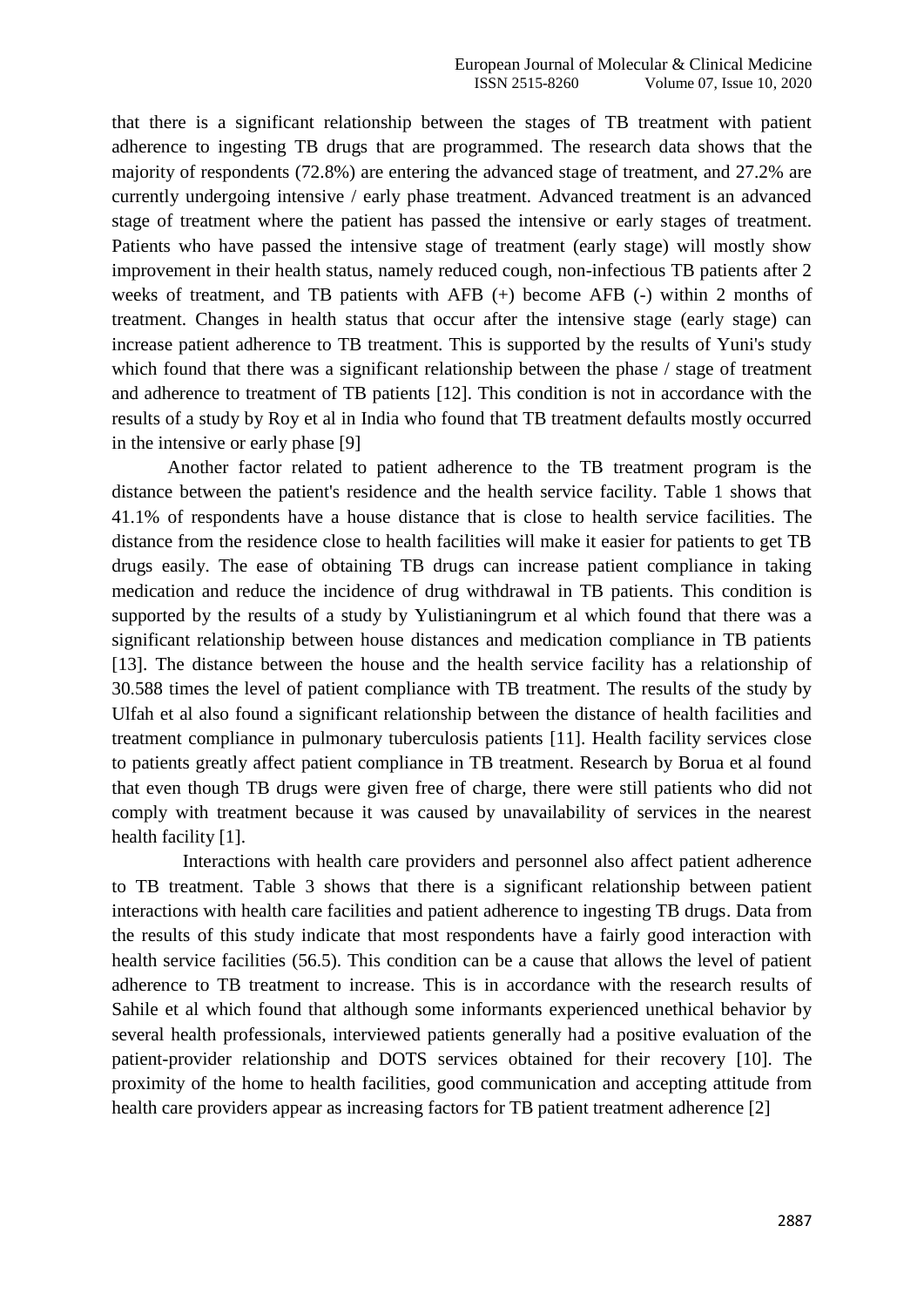## **5. CONCLUSION**

Self-management of patients in the TB treatment program in Kupang City from the aspect of patient interaction with health care facilities is quite good, most patients adhere to taking TB drugs. Factors related to patient self-management were level of education, stage of TB treatment, and distance from home to health care facilities. The higher the level of patient education, the better the patient's self-management of TB treatment is. The closer the patient's house to the health service facility, the better the patient's self-management towards TB treatment is.

# **6. REFERENCES**

- [1] Borua,G,C,.Tariku,S.,Arebu I.B, (2014). Factors contributing to non-adherence with treatment among TBpatients in Sodo Woreda, Gurage Zone, Southern Ethiopia: Aqualitative study. Journal of Infection and Public Health 10 (2017) 527–533 <http://www.elsevier.com/locate/jip>
- [2] [Gebreweld,](https://www.ncbi.nlm.nih.gov/pubmed/?term=Gebreweld%20FH%5BAuthor%5D&cauthor=true&cauthor_uid=29304840)F.H.,Meron M. K., [Fitusm E. G.,](https://www.ncbi.nlm.nih.gov/pubmed/?term=Gebremicheal%20FE%5BAuthor%5D&cauthor=true&cauthor_uid=29304840) [Leban L.S.,](https://www.ncbi.nlm.nih.gov/pubmed/?term=Simel%20LL%5BAuthor%5D&cauthor=true&cauthor_uid=29304840) [Meron M.G.,Shewit](https://www.ncbi.nlm.nih.gov/pubmed/?term=Gezae%20MM%5BAuthor%5D&cauthor=true&cauthor_uid=29304840)  [S.G.,Yordanos T.M.](https://www.ncbi.nlm.nih.gov/pubmed/?term=Ghebreyesus%20SS%5BAuthor%5D&cauthor=true&cauthor_uid=29304840)[,Nebiat G.Wahd.](https://www.ncbi.nlm.nih.gov/pubmed/?term=Wahd%20NG%5BAuthor%5D&cauthor=true&cauthor_uid=29304840), (2018). Factors influencing adherence to tuberculosis treatment in Asmara, Eritrea: a qualitative study. Journal of Health, Population and Nutrition (2018) 37:1 DOI 10.1186/s41043-017-0132-y
- [3] Gyimah,F.T., and Phyllis Dako-Gyeke ( 2018). Perspectives on TB patients'care andsupport: a qualitative study conducted inAccra Metropolis, Ghana. Globalization and Health (2019) 15:19<https://doi.org/10.1186/s12992-019-0459-9>
- [4] Ministry of Health of the Republic of Indonesia, 2017. Regulation of Minister of Health No. 67 of 2016 concerning Tuberculosis Control. Minister of Health Republic of Indonesia: Jakarta
- [5] Ministry of Health of the Republic of Indonesia, 2015. Infodatin Tuberkulosis ; Find Medication Until Healed. Data and Information Center for the Minister of Health Republic of Indonesia: Jakarta
- [6] Ministry of Health of the Republic of Indonesia, 2011. National Guidelines for Tuberculosis Control. Director General of Disease Control and Environmental Health: Jakarta
- [7] Napirah,R,M., Rahman,A.,Tony,A.,(2015). Factors related to the utilization of health services in the working area of the Public Health Center of Tambarana, Poso Pesisir Utara District, Poso Regency. Journal of Urban Development /JPK. Vol.4 No.1. (2016) 29- 39
- [8] Purbantari,D.A, Roesdiyanto, Ulfah,H.N, (2017). Relationship of Education, Access to Health Services and Family Support with the Utilization of Health Services for Patients with AFB (+) Pulmonary TB at the Public Health Center in Janti, Malang City. Preventia: The Indonesian Journal of Public Health. Vol. 4, No.1. In 2019
- [9] Roy,N.,Mausumi,B.,Sibasis,D.,Amitava,M.,Debashis,D.,Samir,D.,(2011). Risk factors associated with default among tuberculosis patients in Darjeeling district of West Bengal, India. Journal of Family Medicine and Primary Care. Year : 2015/Volume : 4/ Issue : 3 /Page 388 – 394
- [10] Sahile,Z.,Abenezer Y., and Mirgissa.K., (2016). Patients'experiences and perceptions onassociates of TB treatment adherence: aqualitative study on DOTS service in